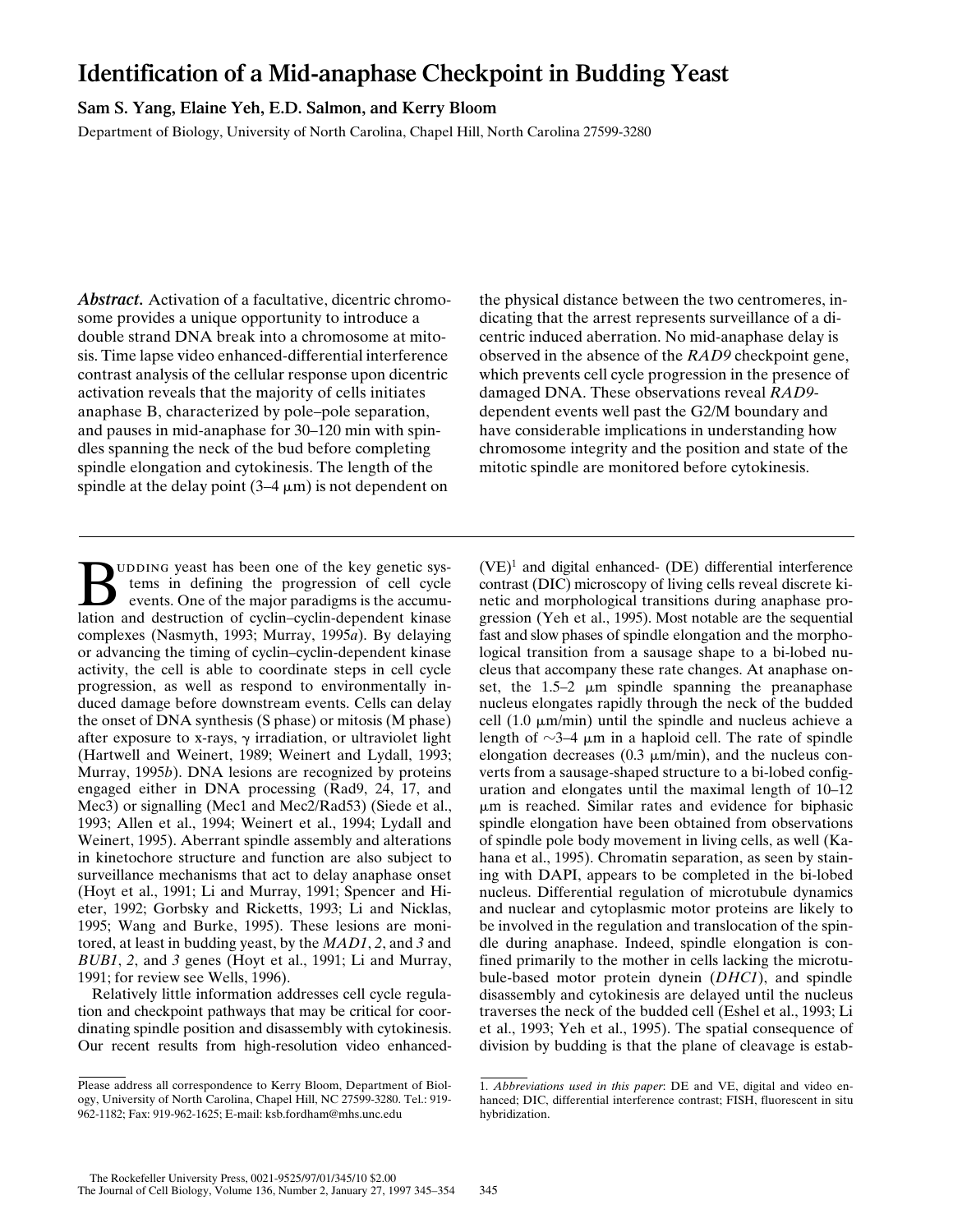lished well before bi-polar spindle formation. This configuration requires spindle migration through the neck before successful cell division, and the dynein mutants reflect the cellular capacity to monitor spindle and/or nuclear position.

Studies in populations of budding yeast, after activation of a facultative, dicentric chromosome are also indicative of a mid-anaphase cell cycle checkpoint which can delay progression through mitosis (Neff and Burke, 1992; Brock and Bloom, 1994). These dicentric chromosomes contain two centromeres, one of which is conditionally regulated by the *GAL1* transcriptional promoter (Brock and Bloom, 1994). Transcription is repressed on glucose, and the centromere is completely functional. Growth on galactose activates the promoter, which in turn, inactivates the centromere. The conditional dicentric chromosome is stably maintained in a monocentric state by growth on galactose and becomes dicentric on glucose. Cells harboring an active, dicentric chromosome are delayed in their cell cycle transit. A third to one half of the cells in a population are large budded, with nuclear DNA spanning the neck and a short spindle bisecting the nucleus, after the switch to glucose as the sole carbon source for growth (Neff and Burke, 1992; Brock and Bloom, 1994). p34<sup>cdc28</sup> kinase activity is elevated in cells containing an active dicentric chromosome, compared to cells with monocentric chromosomes grown on glucose for comparable times (Neff and Burke, 1992; Brock and Bloom, 1994). The inference from these studies was that the delay preceded the decline of p34<sup>cdc28</sup> kinase activity, and the cells were arrested prior to the exit from mitosis.

In the present study, we have used video enhanced and digital enhanced-DIC microscopy to determine the kinetics of spindle elongation in individual cells harboring an active dicentric chromosome. Having established a framework of morphological landmarks for anaphase spindle progression in wild-type cells (Yeh et al., 1995), we have quantitated the kinetics of anaphase, spindle morphology, and spindle length, in individual cells containing active dicentric chromosomes from anaphase to cytokinesis. These studies clearly demonstrate a mid-anaphase delay which is dependent upon the *RAD9* checkpoint gene. *RAD9* has been shown previously to prevent cell cycle progression in the presence of DNA damage prior to anaphase onset (Weinert and Hartwell, 1988). Our results are indicative of a regulated progression from early anaphase to late anaphase during the later stages of mitosis.

# *Materials and Methods*

#### *Media*

Yeast rich medium, YPGal and YPD, contained 2% galactose and glucose, respectively, 2% peptone, and 1% yeast extract. Yeast minimal media (SD-URA) contained 0.67% yeast nitrogen base, 2% glucose or galactose supplemented with 0.5% casamino acids, and adenine (16.5  $\mu$ g/ml).

## *Strains and Plasmids*

All strains used in this study are isogenic derivatives of J178-1D (*Mat* **a** *ade1 met14 ura3-52 leu2-3,112 his3*). The 45-kb dicentric chromosome III strain J178#24 (his4 $\Delta$ ::URA3 GALCEN3) was constructed by fragment-mediated transformation of the conditional centromere at the *HIS4* locus (Hill and Bloom, 1989). The *rad9*<sup> $\Delta$ </sup> dicentric strain was constructed by frag-



*Figure 1.* Dicentric chromosome breakage resulting from centromere movements during prometaphase or anaphase. A schematic diagram representing possible centromere attachments of a dicentric chromosome to the mitotic spindle during prometaphase and anaphase. During prometaphase, the two centromeres will independently form bipolar attachments to the mitotic spindle. A dicentric chromosome in which the two centromeres have formed initial monopolar attachments to opposite spindle poles is shown in the top figure. Centromere movements toward opposite spindle poles, as indicated by the arrows, may result in chromosome breakage. During anaphase B, when the two centromeres of a dicentric chromosome have successfully formed bipolar attachments, centromere movements at anaphase may result in chromosome breakage. If the two centromeres of each chromosome are oriented toward the same spindle pole (*top*), chromosome segregation is normal. If the centromeres are oriented toward opposite spindle poles (*bottom*), anaphase bridges are formed, and chromosome breakage can occur (Brock and Bloom, 1994).

ment-mediated transformation into J178#7 (his4 $\Delta$ ::URA3 GALCEN3:: *his4*), as previously described by Brock and Bloom (1994). The 3-kb dicentric plasmid yC<sup>2</sup> (Hill and Bloom, 1987) was introduced into J178-1D by standard transformation. All dicentric strains were grown in galactosecontaining medium to maintain chromosome III or the plasmid  $yC^2$  as monocentric.

# *Immunofluorescence*

Immunofluorescent staining of yeast cells was performed essentially as described by Pringle et al. (1989). Cells were grown to early to mid-logarithmic phase growth in galactose-containing medium. Cells were pelleted, washed once with sterile water, resuspended in glucose-containing medium, and returned to 32°C for 1-2 h. Cells were fixed in 3.7% formaldehyde for 2 h at 25°C before processing for immunofluorescence. Microtubules were visualized with the rat anti- $\alpha$ -tubulin antibody YOL1/34 (Accurate Chemical and Scientific Corp., Westbury, NY). Rhodamine-conjugated goat anti– rat (Cappel Labs, Malvern, PA) was used as the secondary antibody. Cells were incubated with DAPI (1  $\mu$ g/ml) for 5 min before the addition of mounting medium. Images were acquired and stored for further analysis, as described for FISH. Fluorescent digital images were analyzed with distance measuring tools within Metamorph software (Salmon et al., 1994).

To visualize the nucleus, cells were fixed in 3.7% formaldehyde for 1 h at 25 $^{\circ}$ C. Fixed cells were washed once with water and resuspended in 1  $\mu$ g/ ml DAPI for 5 min. The cells were washed once with water and mounted in mounting medium.

## *Fluorescent In Situ Hybridization*

J178#24 was grown to an  $A_{660} = 0.2$  density in galactose-containing medium before switching to YPD for 1 h. Cells were fixed and stained with DAPI (1  $\mu$ g/ml for 5 min) or subjected to fluorescent in situ hybridization (FISH) as described by Guacci et al. (1994). Images were visualized with a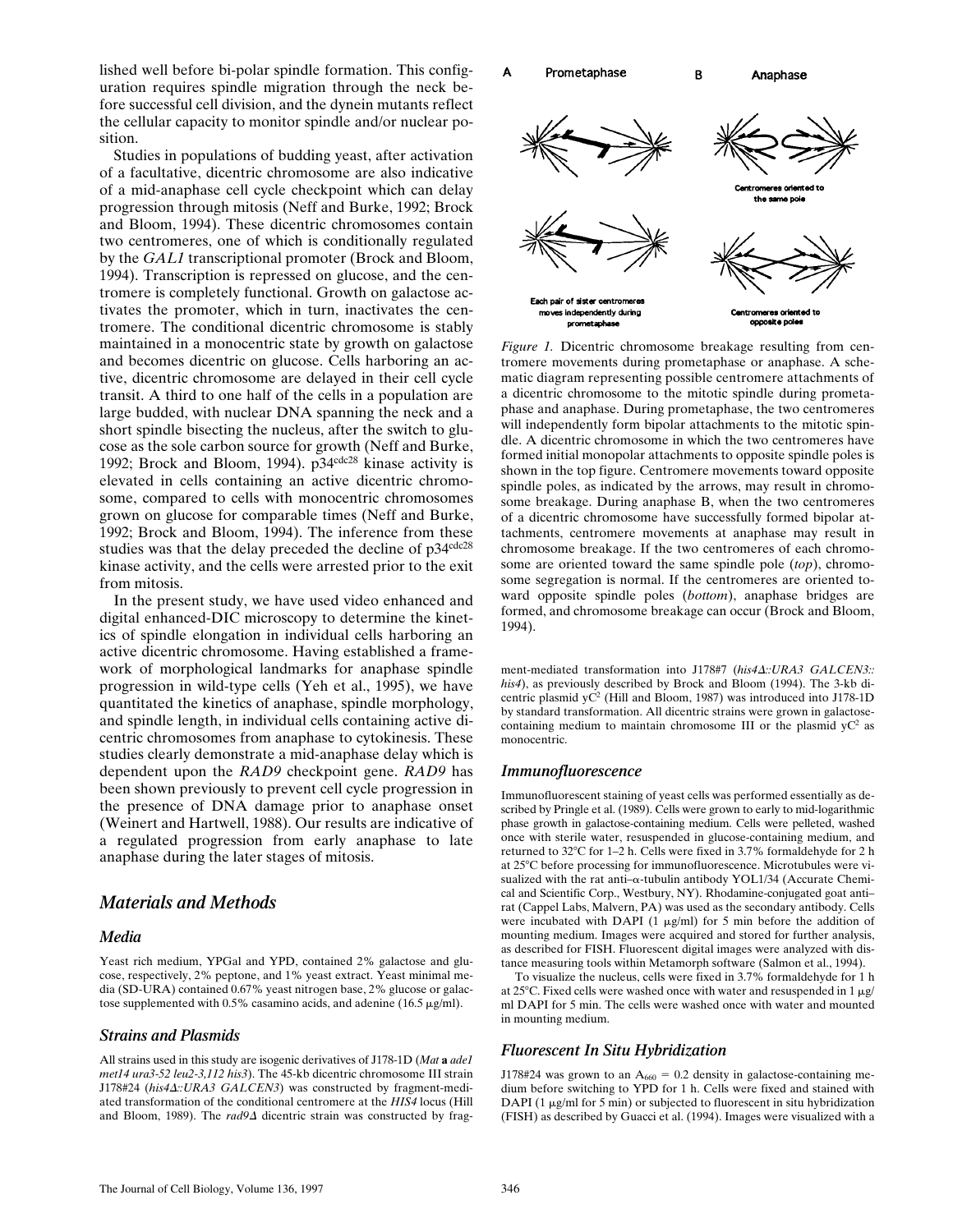

*Figure 2.* High resolution DE-DIC images of mitosis upon dicentric chromosome activation. A pair of arrows on each frame demarcates the nucleus. The time of each frame is indicated in the upper right corner. Bottom cell: (*A*) Pre-anaphase B/metaphase spindle (1.62  $\mu$ m) with the nucleus positioned at the neck; (B) spindle elongation into the bud (2.99  $\mu$ m); (*C–F*) the nucleus persists in the neck at a length ranging from 2.57–3.45  $\mu$ m for 38 min; (*G*) spindle elongation ensues (5.76  $\mu$ m spindle); (*H–K*) the nucleus continues to elongate to the distal ends (7.85  $\mu$ m) and septum formation occurs (*J* and *K*); (*L*) cytokinesis and new bud formation. Top cell: (*I*) Spindle elongation; (*J–K*) nucleus in the neck. (*L*) The appearance of septum formation through the nucleus.

microscope (Microphot FXA; Nikon) using a 60X/1.4NA PlanApo objective. Metamorph software (Universal Imaging Corp., West Chester, PA) was used to control a Metaltek filter wheel (Salmon et al., 1994). A shuttered mercury lamp was used for fluorescence excitation (490 nm). Images were collected with a cooled CCD camera (C4880; Hamamatsu) and stored on an optical drive (Pinnacle Micro, Irvine, CA). 100–200 nuclei were counted.

## *Real Time Analysis of Activated Dicentric Chromosomes*

Cultures were grown to early logarithmic growth phase and spotted directly from galactose medium to YPD/25% gelatin slabs. Cells were

filmed using high resolution VE–DIC and DE–DIC microscopy and analyzed as described in Yeh et al. (1995).

## *Results*

The probability of double strand breakage in a dicentric chromosome is influenced by the behavior of each of the paired centromeres relative to the spindle poles. If the two centromeres on one sister chromatid are oriented to opposite poles, a dicentric bridge is formed, followed by breakage, or chromosome loss. Conversely, if both centromeres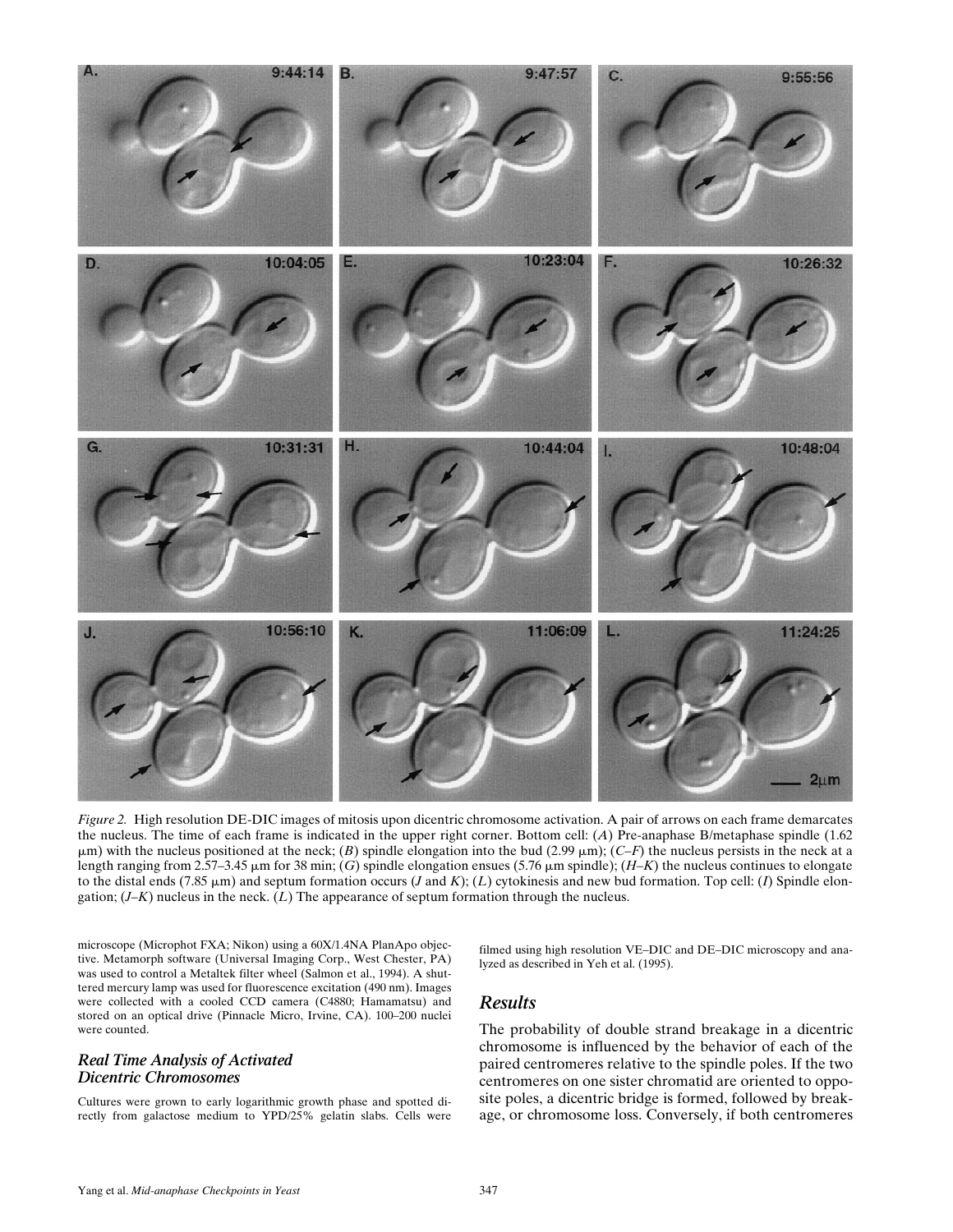

**B. SPINDLE DYNAMICS** 



**A. KINETICS** 



*Figure 3.* No mid-anaphase pause. (*A*) Kinetic analysis of changes in nuclear morphology and spindle dynamics in dicentric cells displaying wild-type kinetics. The time between spindle elongation and cytokinesis, seen as cell separation, was determined from the time lapse videos. 7 out of 29 cells filmed displayed these kinetics. (*B*) Spindle movements relative to the bud neck. The distance  $(\mu m)$  between the neck and the leading and lagging edge of the nuclear envelope was measured and plotted as a function of time (min). A schematic representation of the nuclear morphology and position at the different stages is shown above the plot. The neck is designated as  $0 \mu$ m. The length from the leading edge to the neck (proximal to bud, *diamonds*) is designated with negative numbers. The length from the lagging edge to the neck (proximal to mother, *squares*) is designated with positive numbers. Preanaphase spindle is at  $T = 0$ .

from one sister are attached to the same pole, the chromosome will separate without engendering a break. If each centromere behaves independently, we expect to observe two populations of cells. Half of the cells will generate a broken chromosome, and half of the cells may propagate intact, dicentric molecules during cell division (Fig. 1; Koshland et al., 1987). The timing of decatenation of sister chromatids will also affect the behavior of the dicentric chromosome. This potential for different chromosome configurations on the spindle and hence, chromosome breakage or maintenance, has limited previous studies on populations of cells.

## *Real Time Analysis of Cells Harboring an Active Dicentric Chromosome*

VE-DIC microscopy of individual cells allowed us to visualize distinct cellular responses upon dicentric chromosome activation (Fig. 2). Cells containing the facultative

*Figure 4.* Mid-anaphase pause. (*A*) Kinetic analysis of changes in nuclear morphology and spindle dynamics in dicentric cells displaying mitotic delay. 22 out of 29 cells displayed these kinetics. (*B*) Spindle movements relative to the bud neck were determined as described in the legend to Fig. 3.

dicentric chromosome were grown to mid-logarithmic phase in galactose (monocentric conditions) and switched to glucose (dicentric conditions) for VE-DIC analysis. Two distinct mitotic populations of cells were observed (Figs. 3 and 4) and confirm the expectations predicted from the independent behavior of the two centromeres. One population, 7/29 cells (Fig. 3), mimicked wild-type cells in their kinetic progression through the cell cycle. The initial rapid elongation was completed in  $7 \pm 2$  min, the transition from the sausage shape to bi-lobed nuclear morphology took  $9 \pm 2$  min, and cytokinesis followed  $35 \pm 5$  min later (Yeh et al., 1995).

Aberrant nuclear morphology and a considerable delay between the fast and slow phases of anaphase were observed in 22/29 of the mitotic cells (Figs. 2 and 4). During the initial phases of spindle elongation, a finger-like protrusion of the nucleus into the bud was seen, rather than the typical formation of a sausage-shaped nucleus. This protrusion seemingly snaked its way into the bud for  $\sim$  5  $\pm$ 1 min (Fig. 4 *A*). As the spindle elongated to  $\sim$ 4  $\mu$ m in length, the nucleus remained rounded in shape as it traversed the neck of the dividing cell (Fig. 2 *C*). The time from nuclear protrusion to the formation of this rounded sausage nucleus took  $10 \pm 6$  min (Fig. 4 *A*). Interestingly, the nucleus continued to maintain this round to sausageshaped morphology for  $47 \pm 18$  min before further spindle elongation and the transition to bi-lobed structures. This is significantly longer than the  $9 \pm 2$  min transition in wildtype cells, indicating a significant delay in both the kinetics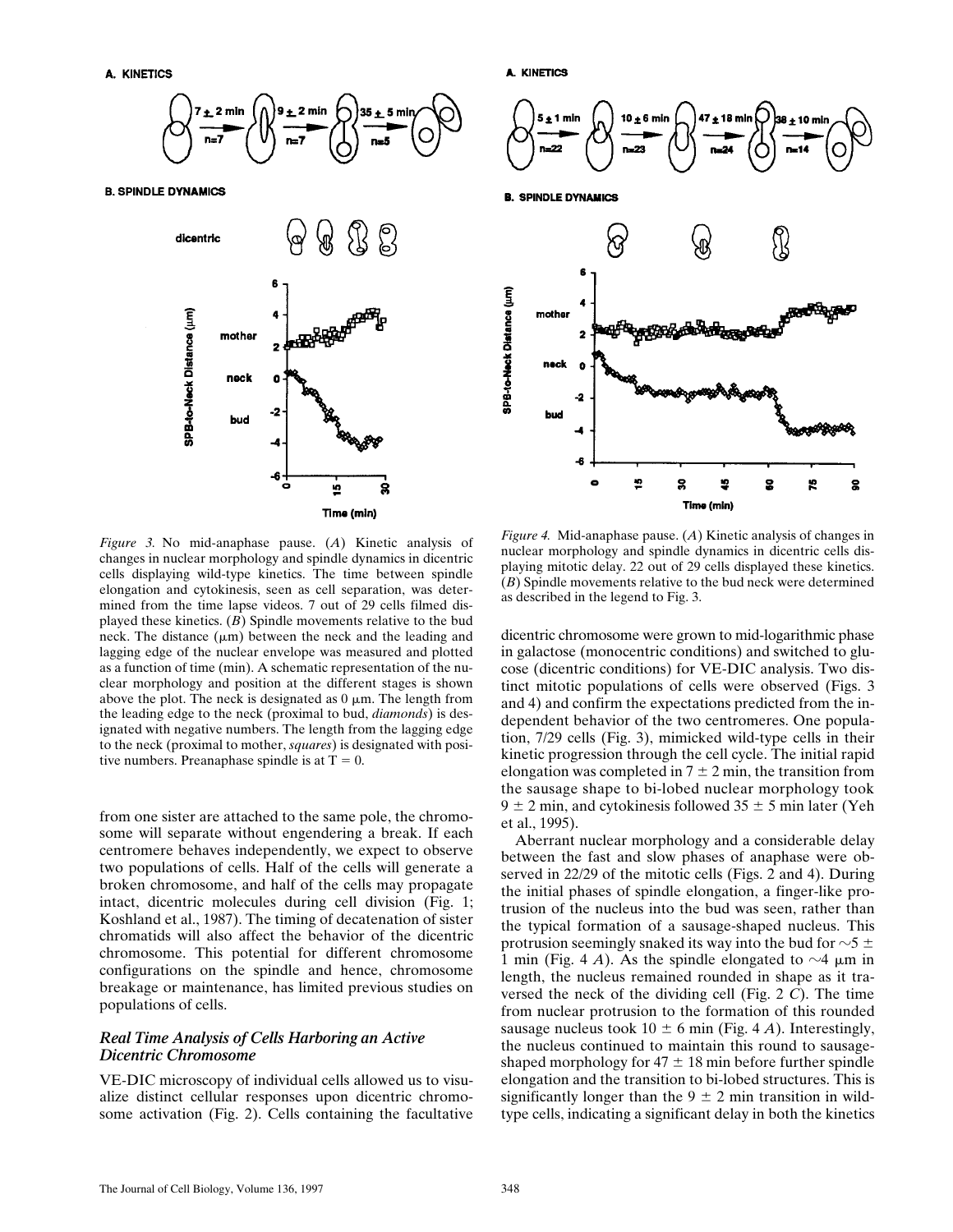

*Figure 5.* Progression of anaphase in cells containing a dicentric chromosome. Cells were fixed and processed for immunofluorescence after two hours of growth in glucose-containing medium. The panels on the left are cells stained with anti-tubulin antibodies; the panels on the right are the same cells stained with DAPI. The arrows mark the ends of the spindle or nucleus, respectively. (*A* and *B*) Cells in the G2 stage, medium budded with the DNA near the neck. (*C* and *D*) Cells in the early stages of anaphase, having a slightly elongated spindle with DNA just visible in the bud. (*E* and *F*) Typical of cells paused in mid-anaphase with a 4 mm spindle and DNA through the neck of large budded cells. Bar,  $1 \mu m$ .

and morphological transitions that accompany anaphase B. Once the bulk of the nucleus formed a bi-lobed morphology and began the slow phase of spindle elongation, the time to cytokinesis was  $38 \pm 10$  min, similar to that observed in wild-type cells.

## *Coincidence of Nuclear and Spindle Position at the Mid-anaphase Delay*

Bending of the mitotic spindle in and out of the plane of focus often precludes direct visualization of the spindle by VE-DIC microscopy. To confirm that position of the nucleus during mid-anaphase corresponds to actual spindle elongation through the neck, we compared the length of the nucleus in fixed cells, as determined by DAPI staining, to the length of the mitotic spindle, as visualized by indirect immunofluorescence. Cells containing the conditional dicentric chromosome were grown on galactose-containing medium and switched to glucose-containing medium for 2 h to activate the dicentric chromosome. Cells were fixed and stained for nuclear (DAPI) and spindle (anti- $\alpha$ -

tubulin immunofluorescence) analysis. In all budded cells with DNA spanning the neck (36/36), the mitotic spindle had elongated through the neck (compare Fig. 5, *C* and *D*; *E* and *F*). Quantitation of the length of tubulin immunofluorescence and of DAPI staining along the mother bud axis in G2 and mid-anaphase arrested cells shows an excellent correlation between the two measurements. In G2 cells (medium size bud, nucleus near the neck), the mean spindle length was  $1.25 \pm 0.23$  µm, and the mean nuclear length was  $1.31 \pm 0.19$   $\mu$ m (n = 13) (Fig. 5, *A* and *B*). Early stages of anaphase in cells containing an active dicentric chromosome were often characterized by finger-like protrusions of the nucleus into the bud (Fig. 2 *B*, *VE-DIC*; Fig. 5 *D*, *DAPI staining*). Correspondingly, the spindle spanned the distance from the end of the bulk of chromatin in the mother to the tip of the finger-like protrusion in the bud (Fig.  $5 \, \text{C}$ ,  $2.54 \, \mu \text{m}$  in length). In cells exhibiting a mid-anaphase pause, the mean spindle length was 4.17  $\pm$ 0.92  $\mu$ m and the mean nuclear length was 4.09  $\pm$  0.91  $\mu$ m (Fig. 5,  $E$  and  $F$ ,  $n = 31$ ). Thus the fixed images corroborate the progression, as well as the length measurements, in early to mid-anaphase, as determined in the real time analysis, and indicate the close correspondence between nuclear and spindle elongation throughout anaphase.

#### *Kinetic Analysis of Spindle Elongation*

The kinetics of spindle elongation were determined using a semi-automated tracking system to quantitate spindle morphogenesis and elongation (Skibbens et al., 1993). The direction of spindle movement could be assessed by determining the position of the leading and lagging edge of the nuclear envelope relative to the neck of the budded cell. The neck provided an accurate frame of reference in standardizing data from individual cells and was set at  $0 \mu m$ . Movements of the spindle pole into the bud (leading edge) were plotted as negative values and movement into the mother (lagging edge) as positive values. The nucleus abutted the neck immediately preceding spindle elongation, and elongation was directed into the bud. In an example of a dicentric cell that displayed wild-type kinetics, both fast and slow phases of spindle elongation, from 2 to 8–10  $\mu$ m, were complete in  $\sim$ 22 min (Fig. 3 *B*). Cells delayed in anaphase B progression (Fig. 4 *B*) displayed the initial rapid elongation phase  $(2-4 \mu m)$ , which was followed by a pause in spindle elongation in which the nucleus remained in the neck for a significant amount of time (up to 60 min in Fig. 4 *B*). Only after this pause, was the second phase of elongation able to proceed to the maximal spindle length of  $10-12 \mu m$ .

## *Sister Chromatid Separation at the Mid-anaphase Transition*

The partially elongated spindles indicate a delay in anaphase B spindle pole separation. However, the degree of chromosome separation was not apparent in the VE-DIC images. We therefore used FISH to visualize sister chromatids in cells arrested in mid-anaphase. Asynchronous populations of cells containing the conditional dicentric chromosome were grown on galactose and switched to glucose for 1–2 h, when  $\sim$ 16% of the cells were arrested as large budded cells with DNA spanning the neck (Table I).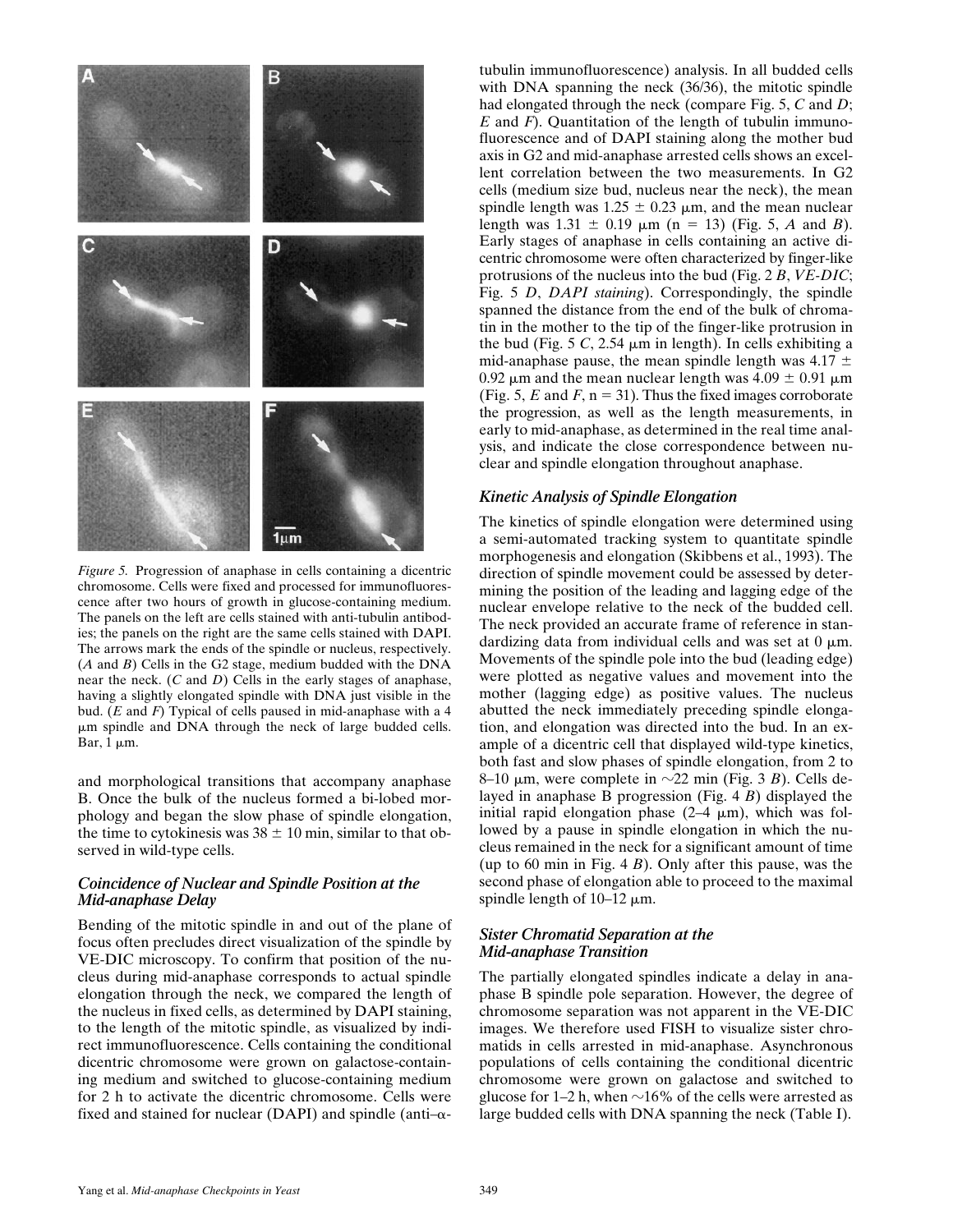*Table I. Quantification of Nuclear Morphology by DAPI*

| J178-1D<br>(No dicentric)             | 48% | 31% | 14% | 4%  | 3%  |
|---------------------------------------|-----|-----|-----|-----|-----|
| J178-1D#7 Gal<br>(Inactive dicentric) | 39% | 33% | 10% | 4%  | 14% |
| J178-1D#7 Glu<br>(Active dicentric)   | 37% | 25% | 12% | 16% | 10% |

Cells were grown to early- to mid-logarithmic phase growth in galactose media and switched to glucose media for 2 h before fixing and staining with DAPI. The position of the DNA was determined by fluorescence microscopy. >200 cells were counted.

Using chromosomal markers proximal to CEN1 on chromosome I (kindly provided by V. Guacci; Guacci et al., 1994), we determined that 34% of cells containing an active dicentric chromosome contained two spots within the nucleus (Fig. 6). In contrast, 8% of the cells were observed to have two fluorescent spots within the nucleus in wildtype, asynchronous populations using the same DNA probes (Fig. 6). The 8% of cells with separated sisters in wild-type populations can be attributed to the time expected for centromeres to separate within one chromatin mass (Yeh et al., 1995). Anaphase spindle elongation (from the fast phase to the bi-lobed structures) persists for  $\sim$ 9 min (Fig. 3 *A*). 9/90 min doubling time predicts that 10% of the population will be caught in the mid-anaphase stage. This value compares quite favorably to the 8% determined by FISH (Fig. 6 *B*; Guacci et al., 1994). By the same reasoning we can predict what fraction of cells harboring a dicentric chromosome will be in mid-anaphase in a logarithmic growing population. The dicentric delay persists for 57 min (Fig. 4). The doubling time of this population is  $\sim$ 150 min, resulting in  $\sim$ 38% of the cells at the midanaphase transition at any one time. However, only about a third of the cells in a population pause in response to activation of the dicentric chromosome (Neff and Burke, 1992; Brock and Bloom, 1994). We therefore estimate  $2/3(8\%) +$  $1/3(38%) = 17.8%$  of cells to be in mid-anaphase. This value compares quite favorably to the 16% of cells found to be in mid-anaphase, as determined by DAPI staining (Table I), but less than that determined by FISH (34%). While the high FISH value is certainly indicative of sister chromatid separation in the population of mid-anaphase cells, it may also reflect centromere separation in a fraction of large-budded cells with DNA at the neck (Table I) as well as cells with separated nuclei (Table I, *last column*), in which the spindles may have collapsed and given rise to apparently undivided nuclei with two spots. In any case, the centromere regions of sister chromatids have separated in nuclei of cells containing active dicentric chromosomes, indicating these cells traverse the metaphase/ anaphase boundary and become blocked following either anaphase A or anaphase A and B, with partially elongated spindles, i.e., mid-anaphase.

#### *Checkpoint Versus Physical Constraints on Spindle Elongation*

The mid-anaphase delay could reflect a physical constraint on spindle elongation, with the DNA between the two centromeres constraining the poles from further separation. Alternatively, a cellular response to the dicentric insult could prevent further elongation (Fig. 7). To distinguish between these possibilities we have analyzed the kinetics and spindle length of the mid-anaphase transition in cells containing variants of dicentric chromosome III, in which the centromeres are 3 vs. 45 kb pairs apart. 45 kb of DNA is  $\sim$ 15  $\mu$ m in its linear form. Estimation of the packing ratio in chromatin (sevenfold around a nucleosome) or the degree of condensation from FISH (80 fold; Guacci et al., 1994) provide an approximate length of this region to be anywhere from  $0.2-2 \mu m$  in vivo. Similarly, dicentric chro-



*Figure 6.* Quantitation of sister chromatid separation by FISH. Cells were exposed to glucose for 1 h and subjected to FISH analysis, as described in the *Materials and Methods.* (*A*) Micrographs of nuclei are shown. Chromosomal DNA, stained with propidium iodide, appears gray. Centromere-proximal chromosomes I are detected by FISH and appear as white dots. (*B*) The percentage of nuclei with one, two, or three signals was determined. Mean separation between two dots was determined.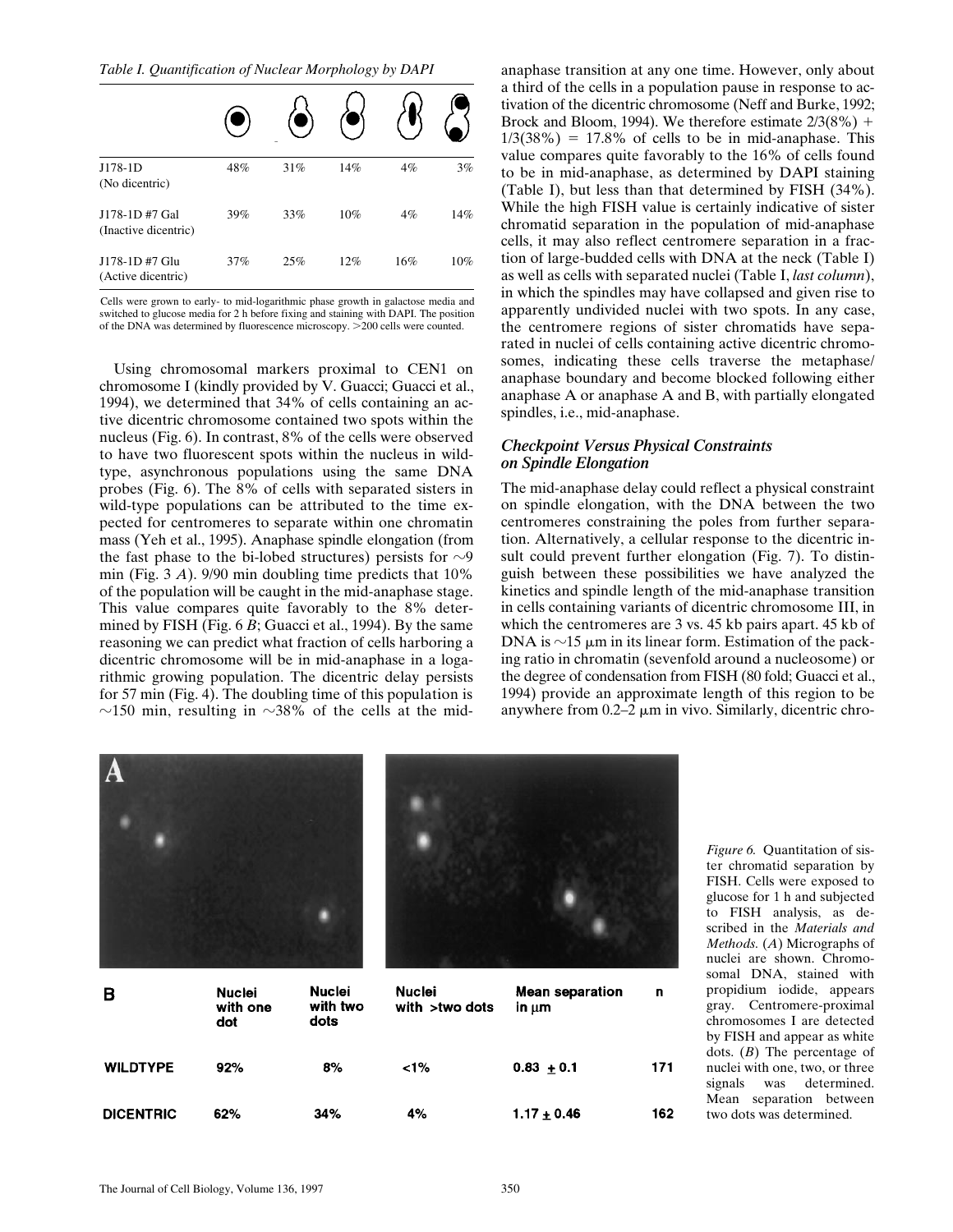

*Figure 7.* Nature of the mid-anaphase pause. The arrest in midanaphase B may be due to physical constraints on the chromosome during spindle elongation. This would predict a dependent relationship between spindle length and the distance between the two centromeres. Alternatively, activation of the dicentric chromosome and subsequent chromosomal alterations may signal a surveillance system resulting in cell cycle arrest. Spindle length at the mid-anaphase transition would be independent of the distance between the two centromeres.

mosomes with their centromeres 3 kb apart would be expected to span  $\sim$ 0.02–0.2  $\mu$ m in vivo. If the physical constraint model is correct, the length of the spindle at the arrest point would reflect centromere–centromere distances, and activation of a dicentric chromosome with the centromeres 3 kb apart might result in a 10-fold difference in spindle length at the delay point. As shown in Fig. 8, cells containing the 3-kb dicentric minichromosome exhibit similar kinetics and morphologies as those of a cell containing the 45-kb dicentric chromosome. Thus the midanaphase pause is not a function of the length between the two centromeres.

#### *Checkpoint Genes in the Mid-anaphase Transition*

Defects in chromosome alignment, kinetochore attachment, or DNA breakage have all been shown to be subject to cell cycle surveillance. The distinguishing feature of defects monitored by these checkpoint pathways is that they delay anaphase onset. Previous studies performed by DAPI staining of fixed populations and FACS<sup>®</sup> analysis have revealed *RAD9* to be involved in mediating the dicentric response (Brock and Bloom, 1994). We have reexamined the role of *RAD9* in the real time assay to determine whether the delay in mid-anaphase is also dependent upon this checkpoint gene. A single cellular response was observed upon dicentric chromosome activation in the *rad9* deletion strain (Fig. 9, *9*/*9 cells*; Table II). The behavior of the spindle and the timing of nuclear transitions were indistinguishable from wild-type cells.

**A. KINETICS NO MID-ANAPHASE PAUSE** 



*Figure 8.* Kinetics and spindle dynamics upon activation of a dicentric minichromosome. The distance between the two centromeres is 3 kb. As shown in Figs. 3 and 4, two cellular responses are observed upon dicentric activation. (*A*) No mid-anaphase pause: Approximately 50% of the cells (9/19) exhibit wild type kinetics. Mid-anaphase pause: The other 50% (11/19) are delayed in the  $3-4 \mu m$  stage of spindle elongation (finger projection, gourd-shaped nucleus). The average time spent in mid-anaphase was 59  $\pm$  10 min. (*B*) The distance ( $\mu$ m) between the neck and the leading edge of the nucleus was determined as a function of time (min). A schematic representation of the nuclear morphology and position at the different stages is shown above each plot. 0, *neck*; positive values, *mother*; negative values, *bud.*

## *Discussion*

Time lapse, VE- and DE-DIC analysis of cells containing an active dicentric chromosome reveals a delay in their progression through anaphase. By two criteria, spindle elongation and sister chromatid separation, cells containing an active dicentric chromosome transiently pause in mid-anaphase, before maximal spindle elongation and the exit from mitosis. This mid-anaphase delay is dependent on the *RAD9* DNA checkpoint gene, indicative of DNA damage surveillance pathways operative during late stages in the cell cycle (Fig. 10).

The mid-anaphase delay was distinguished by both kinetic and morphological criteria. Upon activation of the dicentric chromosome, the bulk of the nucleus remained in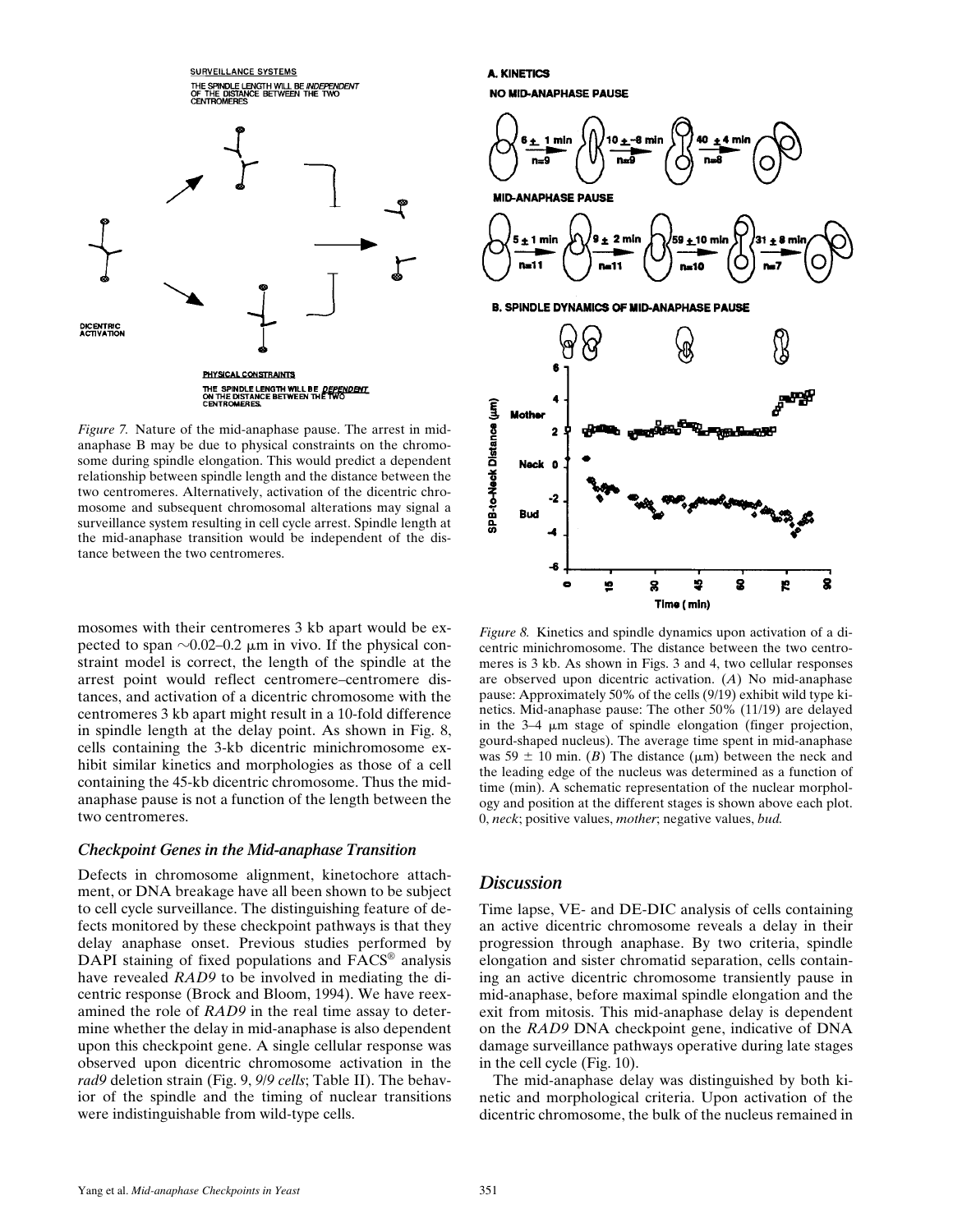

**B. SPINDLE DYNAMICS** 



*Figure 9.* The dicentric chromosome–induced mid-anaphase transition is dependent upon the *RAD9* gene. A single cellular response was observed upon dicentric chromosome activation in the *rad9* deletion strain. The behavior of the spindle and the timing of nuclear transitions were indistinguishable from wild type cells. (*A*) Kinetics of morphological transitions. (*B*) The distance between the neck and each spindle pole body was determined as a function of time (min). A schematic representation of the nuclear morphology and position at the different stages is shown above each plot. 0, *neck*; positive values, *mother*; negative values, *bud.* Spindle elongation is complete after 30 min with virtually no delay in spindle elongation at the  $3-4 \mu m$  stage.

the mother cell as the spindle began to elongate (Fig. 2 *B*). Even as the spindle doubled its length the nucleus remained rounded and only later became noticeably sausage shaped (Fig. 2 *C*). In contrast, the nucleus in wild-type cells underwent a rounded to sausage-shaped transition as it traversed the neck and elongated to  $4 \mu m$  (Fig. 3; Yeh et al., 1995). The morphological transitions characteristic of dicentric chromosome activation were accompanied by a 30–120-min temporal delay in the subsequent elongation of the mid-anaphase spindle. This  $4 \mu m$  stage of spindle morphogenesis is likely to represent a critical juncture in spindle function in wild-type cells as well. In an elegant three-dimensional, serial section reconstruction of a yeast spindle, populations of anaphase spindles sorted into two classes based on their lengths:  $3.7$  and  $9.4 \mu m$  (Winey et al., 1995). Both populations of spindles were shown to straddle the neck, and in either population, sister chromatids had already migrated to the poles based upon the length of the presumptive kinetochore microtubules. These data corroborate our findings that sister chromatids have separated at the 4  $\mu$ m mid-anaphase delay (Fig. 6). The pre-

*Table II. Anaphase B Dicentric Pause Is Dependent on RAD 9*

| Relevant genotype     | Distance between<br>centromeres | Time of delay   | Spindle length | $\boldsymbol{n}$ |
|-----------------------|---------------------------------|-----------------|----------------|------------------|
| his4::GALCEN RAD9     | $45$ kb                         | $47 \pm 18$ min | $4 \mu m$      | 24               |
| pYC <sup>2</sup> RAD9 | $3 \,$ kb                       | $51 \pm 33$ min | $4 \mu m$      | 9                |
| his4::GALCEN rad9     | $45$ kb                         | No delay        | $n.a.*$        | 9                |

\*n.a., not applicable.

ponderance of  $3.7 \mu m$  spindles reported by Winey et al. (1995) also reflects the brief pause which often occurs in wild-type cells between the fast and slow phases of anaphase spindle elongation (Yeh et al., 1995). In addition, the oscillatory motion observed in the 4  $\mu$ m spindle in wild-type cells (Yeh et al., 1995) is indicative of a natural transition in spindle progression. Thus, both serial reconstruction of fixed cells and VE-DIC microscopy of live preparations indicate a clear transition from medial to elongated nuclear structures in wild-type cells. The dicentric chromosome insult simply prolongs this natural transition in the development of the anaphase spindle.

There are several aspects of dicentric chromosome activation that may contribute to the delay. One is that tension generated by the chromosome bridge could restrain spindle elongation. The finger-like protrusions of the nucleus into the bud (Figs. 4 *A* and 5 *D*), appear to be futile attempts by the spindle/nucleus to initiate anaphase spindle pole separation. This period (5 min duration) has no correlate in the kinetic progression of a wild type cell. These protrusions, and the rounded morphology of the nucleus as it traversed the neck of the dividing cell (Fig. 2 *C*), probably reflect transient physical constraints on the spindle. The time lapse studies with centromeres at different distances (3 vs. 45 kb apart) indicate that the arrest in spindle elongation is not exclusively due to a DNA bridge constraining anaphase pole separation. Cells containing either dicentric chromosome display virtually identical spindle morphologies and lengths  $(4 \mu m)$  for similar durations (47–59 min on average; Table II). Thus the mid-anaphase delay likely represents surveillance mechanisms that effectively inactivate the microtubule assembly and motility mechanisms which normally produce further spindle elongation.

The dependency of the mid-anaphase delay on the *RAD9* gene reveals that the DNA damage checkpoint continues to monitor chromosome integrity well after the start of anaphase, as well as before anaphase onset (Fig. 10). Thus *RAD9*-dependent DNA damage arrests the cell at any stage (G1, S, G2, and now mid-anaphase). This notion is similar to recent findings that checkpoint genes (*RAD9*, Siede et al., 1993; and the *SAD1*/*RAD53* protein kinase, Allen et al., 1994) indeed control multiple checkpoints. Whether the damage leads to the same or different signal in each stage, or different signals in the same stage, is not well understood, but several genes are clearly involved at multiple stages of the cycle. Rad9p is constitutively expressed throughout the cell cycle (Schiestl et al., 1989), consistent with the proposal that this protein is involved in DNA surveillance throughout G1/S, G2/M, and anaphase/ cytokinesis. It is also likely that DNA lesions, in addition to a dicentric-induced aberration, are also subject to *RAD9* surveillance at mid-anaphase. However, due to the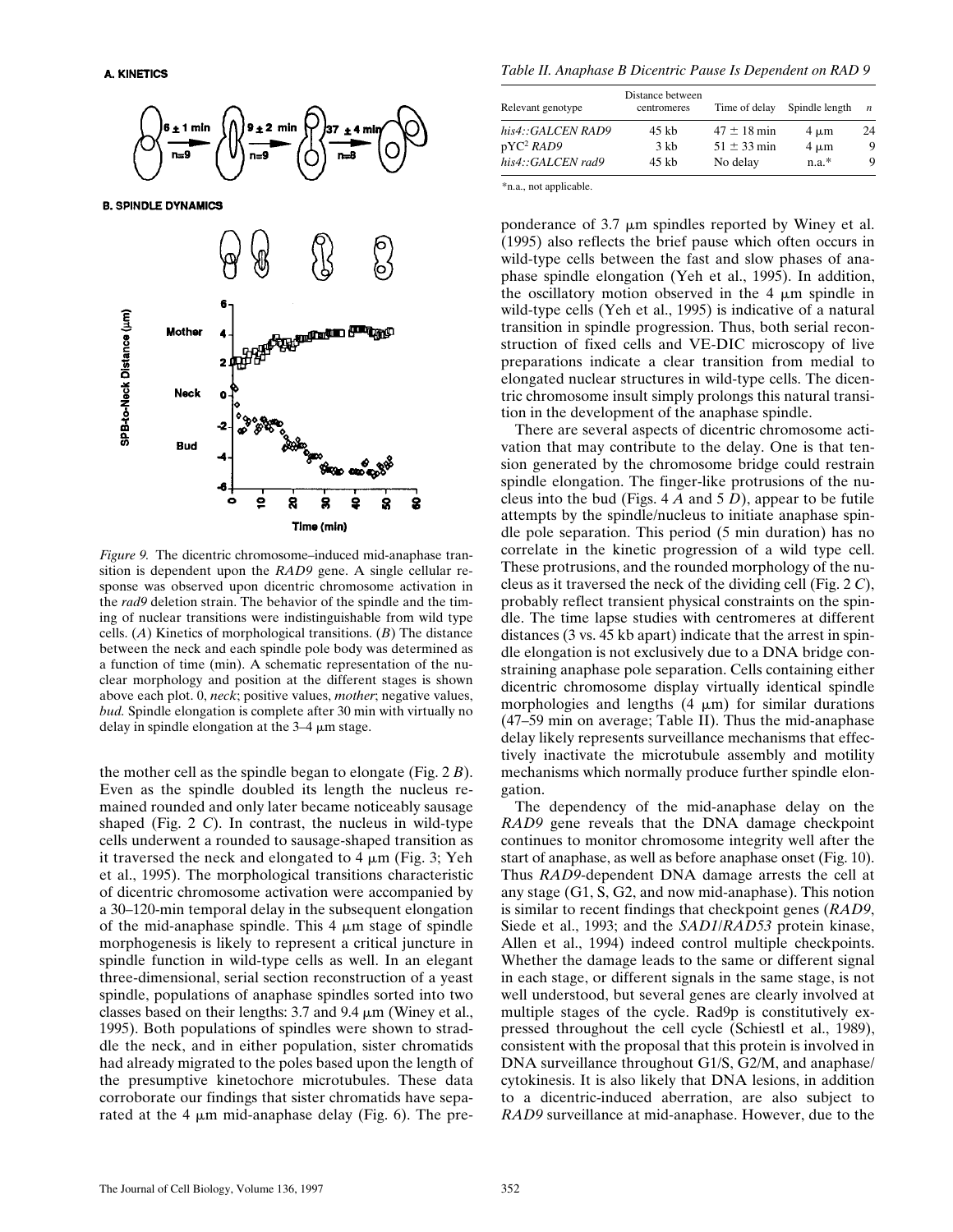

*Figure 10.* Anaphase spindle morphogenesis in yeast. The major transitions in spindle morphogenesis. Formation and maintenance of a 2 mm spindle are dependent upon members of the kinesin family (*CIN8*, *KIP1* and *KAR3*; Saunders and Hoyt, 1992; Saunders et al., 1995), and checkpoint genes that limit anaphase onset (*AO*)(*BUB1*, *2*, and *3*, Hoyt et al., 1991; *MAD1*, *2* and *3*, Li and Murray, 1991; *RAD9*, Weinert and Hartwell, 1988). Separation of the spindle poles (spindle elongation) and translocation of the spindle through the bud neck are simultaneous in wild type cells, characterized by fast spindle elongation (Yeh et al., 1995). VE-DIC microscopy of live cells and of serial reconstruction of yeast spindles indicates a transition between the fast  $(1 \mu m/min)$  to slow  $(0.3 \mu m/min)$  phases of spindle morphogenesis in wild type cells. This transition in mid-anaphase is prolonged upon activation of the dicentric chromosome and is dependent upon *RAD9* function. Chromosome separation (noted morphologically by the bilobed structure) is delayed upon activation of the dicentric chromosome. The final stages of spindle elongation, disassembly, nuclear division, and cytokinesis are discrete morphological events (Copeland and Snyder, 1993; Yeh et al., 1995). We propose that this mid-anaphase checkpoint is essential for coordinating spindle morphogenesis and position with chromosome separation and the onset of cytokinesis.

rapidity of spindle elongation and the relatively extended lengths of G1/S and G2/M, the mid-anaphase delay would be difficult to identify in a population study. In this regard, we have examined the effect of a dominant negative form of topoisomerase I (*top1-103*), which also results in a *RAD9*-dependent cell cycle arrest (Levin et al., 1993). As reported previously, a large fraction of cells exhibited the large budded *RAD9*-dependent arrest morphology following 8 h of *top1-103* induction. However, DAPI staining of the cells revealed two classes of arrest morphologies. About two-thirds of the cells displayed a single nucleus at the neck of large budded cells, while one-third exhibited elongated nuclei (sausage-shaped) spanning the neck region between the mother and bud (Beach, D., and K. Bloom, unpublished results). This second class of cells is identical in morphology to cells which arrest in midanaphase and indicates that a variety of DNA lesions can lead to delays in mid-anaphase.

The description of a mid to late-anaphase checkpoint leads to the notion that the major cyclin-dependent kinase–cyclin complexes, other regulatory kinases, e.g., *DBF2* and *20* (Toyn and Johnston, 1994), cyclin destruction, or other anaphase-progression factors, are operative after anaphase onset (Irniger et al., 1995). In fact, H1 kinase levels remain elevated for prolonged periods in yeast cell populations following activation of the dicentric chromosome (Neff and Burke, 1992; Brock and Bloom, 1994). Cyclins and H1 kinase activity persist throughout anaphase in budding yeast, *Drosophila*, and nontransformed mammalian cells (Surana et al., 1993; Girard et al., 1995; Sigrist et al.,

1995). In budding yeast, fully activated cyclins or overexpression of nondegradable forms of cyclin prevent spindle disassembly at telophase, rather than anaphase onset (Stueland et al., 1993; Surana et al., 1993), and high levels of cdc28/clb are found in cells arrested at telophase (*cdc15*; Surana et al., 1993; Irniger et al., 1995). The persistence of cyclin/clb complexes throughout anaphase raises the possibility that they may be involved in regulating the progression of anaphase directly, or by delaying anaphase progression in response to perturbation. The coexistence of subpopulations of degraded and protected cyclins (Irniger et al., 1995) is also suggestive of a role for the cdc28/cyclin B complex in mediating the progression of anaphase, spindle disassembly, and cytokinesis. Thus the sequential degradation of different cyclins may drive the progression from metaphase to telophase, or may be required to delay anaphase progression in the event of damage.

The description of a mid-anaphase transition raises two major questions. Upon sister chromatid separation, the cells lose a major pathway for repair of DNA damage. Therefore, why have a mid-anaphase checkpoint? Secondly, what perturbations are monitored by this checkpoint in the normal course of cell division? Several attributes of mitosis in budding yeast shed light on these issues. Yeast chromosomes have not been observed to align on a metaphase plate before anaphase onset. This has been thought to reflect the absence of chromosome condensation. However, Winey et al. (1995) demonstrated that kinetochore microtubules shorten asynchronously, reflecting the asynchronous movement of chromosomes to